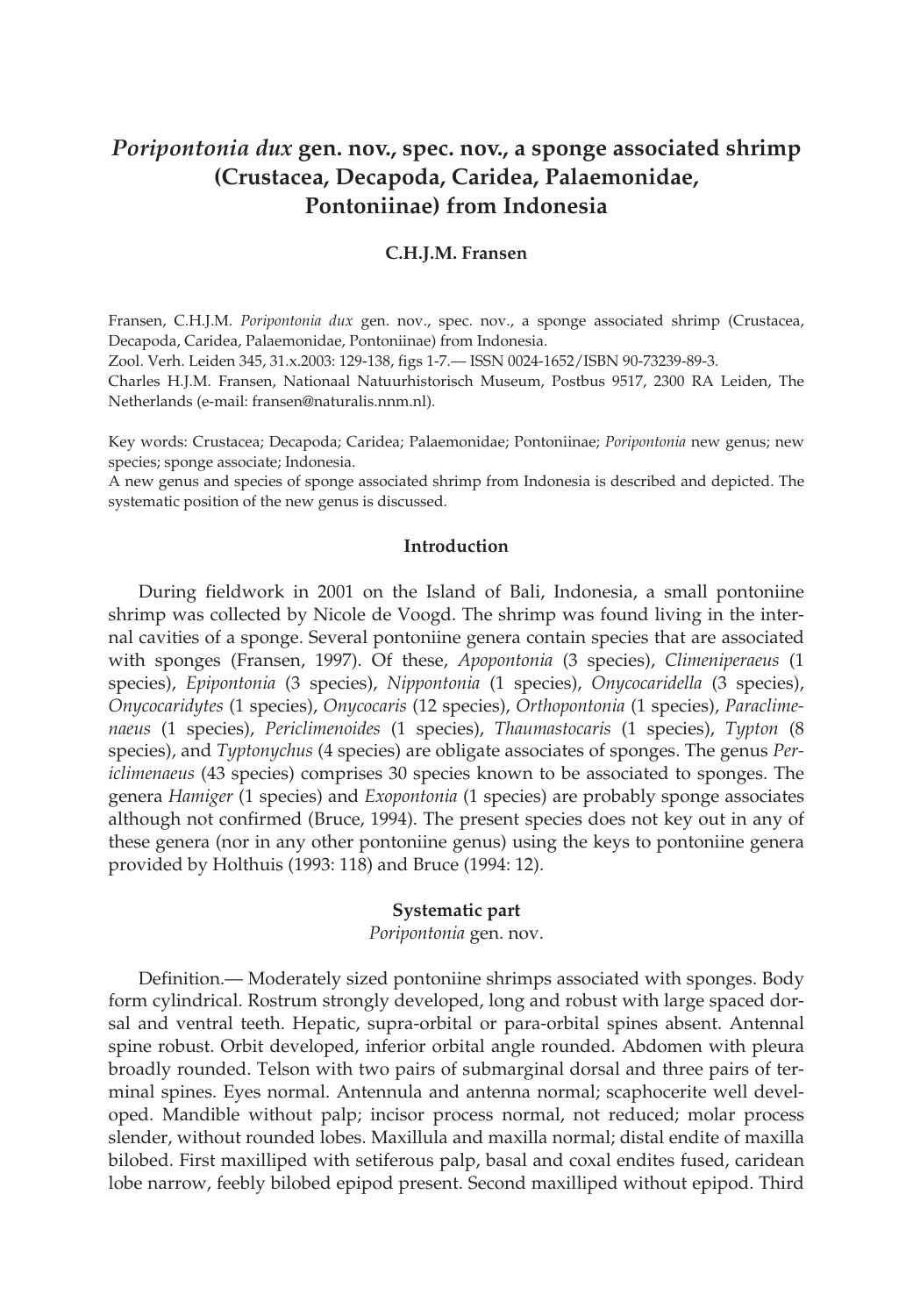maxilliped robust, ischiomerus not fused with basis, arthrobranch absent. Maxillipeds with well developed slender exopods. Fourth thoracic sternite unarmed. First pereiopods normal, fingers subspatulate with distal lateral teeth modified to form interdigitating teeth; fixed finger with lateral subdistal tooth. Second pereiopods relatively small, compressed, similar and equal, with single proximal tooth on cutting edges. Ambulatory pereiopods slender, dactylus simple, long and slender. Uropods with lateral margin of exopod entire, ending in acute tooth with mobile spine.

Type species.— *Poripontonia dux* spec. nov.

Etymology.— From the generic name *Pontonia* and the prefix Pori- from Porifera, in reference of the host group of this genus. Gender: feminine.

Systematic position.— The present genus seems related to *Epipontonia* Bruce, 1977, from which it differs in the absence of a para-orbital spine and in having the ischiomerus of the third maxilliped not fused to the basis. Also the rostrum is remarkably different from species of *Epipontonia* (*E. spongicola* Bruce, 1977, *E. anceps* Bruce, 1983, and *E. hainanensis* Li, 1999). It is much longer than in the other sponge associated genera (except *Thaumastocaris*) and has an unusual dental configuration, which could be an aberration due to damage and subsequent regeneration.

In relation to the other sponge associated pontoniine genera, the present genus shares the absence of an epipod on the second maxilliped with *Epipontonia* and several species of *Onycocaris* and *Typton*. This character state is also present in several Coelenterate associated monospecific genera: *Anapontonia* (*A*. *denticauda* Bruce, 1966)*, Metapontonia* (*M. fungiacola* Bruce, 1967*), Paratypton* (*P. siebenrocki* Balss, 1914*)*, and sometimes in *Hamodactyloides* (*H. incompletus* (Holthuis, 1958)). The reduction of the epipod in these genera could partly be the result of parallel evolution. The presence of modified interdigitating teeth on the fingers of the first pereiopods is an apomorphic character state shared with *Epipontonia* species and *Periclimenaeus djiboutensis* Bruce, 1970. With *Epipontonia* it also shares the long simple dactyli on the ambulatory pereiopods that are not known from other sponge associated genera.

> *Poripontonia dux* spec. nov. (figs 1-6)

Material examined.— 1 non-ovigerous female, pocl. 3.4 mm; RMNH D 50401: BAL.17; Tanjung Benoa, Loloan Benoa; 08°45'46''S 115°14'01''E; slowly declining reef slope, sandy base; scuba-diving to 25 m depth; 7.iv.2001; in *Neopetrosia* spec. (det. N. de Voogd); collected by N. de Voogd, nr. 88.

Description of female holotype.— A small sized pontoniine shrimp, with subcylindrical body form. Carapace smooth. Rostrum well developed, slightly more than twice as long as antennular peduncle; dorsal margin straight, with 3 large teeth on rostrum proper, no postorbital teeth; proximalmost tooth at level of midlength of first segment of antennular peduncle, second tooth just behind distalmost tooth, distal tooth largest, overreaching distal tip of rostrum; scattered simple setae between and on dorsal teeth. Ventral margin straight, without setae, with one distal ventral tooth overreaching apex of rostrum. The aberrant distal part of the rostrum could be the result of damage followed by partial regeneration. Inferior orbital angle rounded, slightly protruding. Antennal spine strong, acute, marginal. No supra-, para- or infra-orbital nor hepatic spines present. Anterolateral margin straight, anteroventral angle rounded.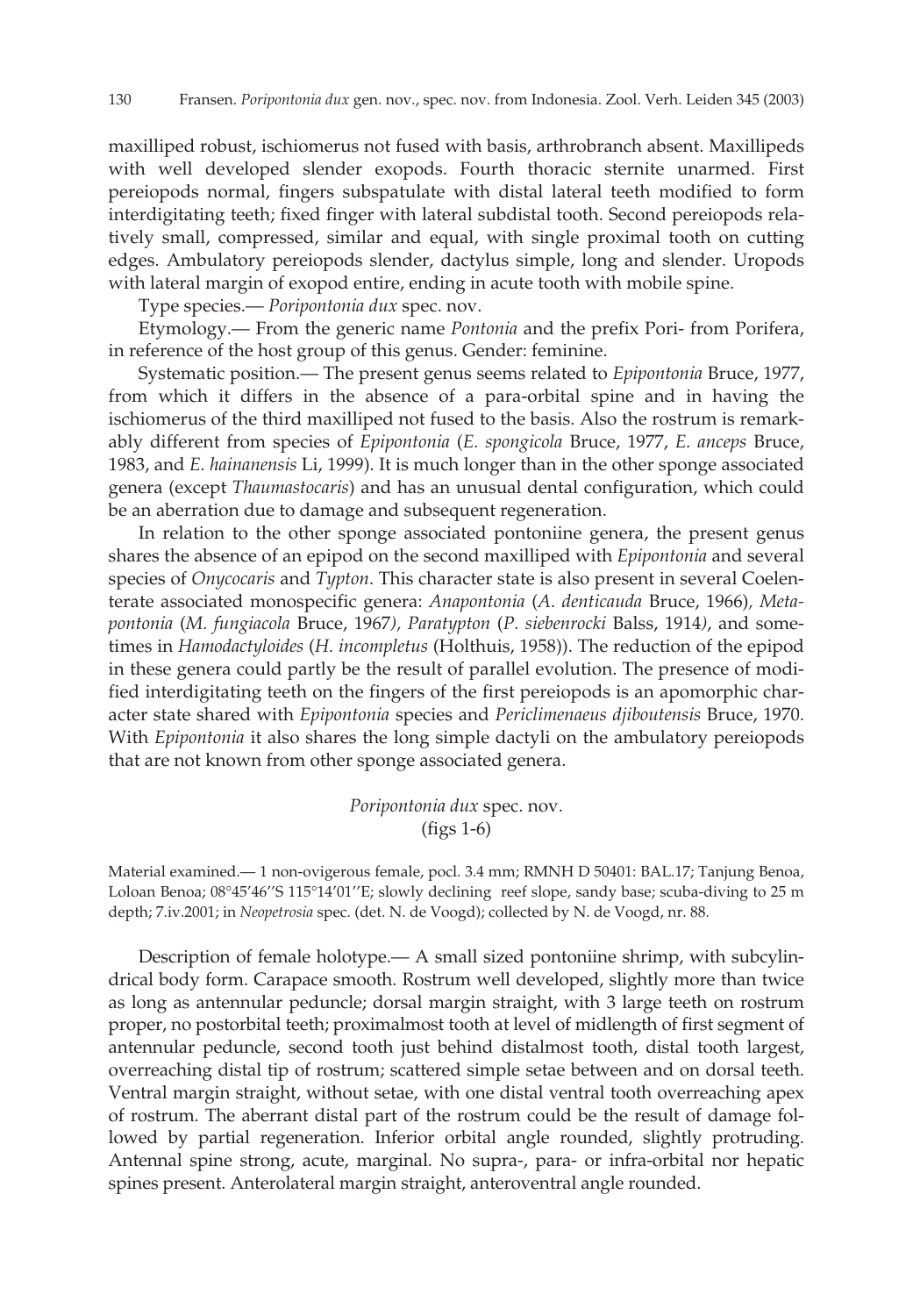Abdomen smooth; sixth segment about 1.2 times longer than fifth, 0.85 times as long as wide, posteroventral angle with small tooth, posterolateral angle rounded, not produced; pleura of first five segments broadly rounded.

Telson 1.7 times longer than sixth abdominal segment, 1.7 times longer than proximal width; lateral margins almost straight; posterior border without median process; two pairs of dorsal spines situated at 0.4 and 0.7 of telson length, both submarginal, length about 0.08 of that of telson; posterior margin with three pairs of spines, lateral spines short, subdistal and marginal; intermediate pair longest, about 3 times length of lateral spines; submedian spines slender, plumose, slightly shorter than intermediate pair.

Eyestalk slightly longer than proximal width, cylindrical, swollen proximally; cornea globular, hemispherical; without discernible accessory pigment spot.

Antennula well developed. Basal segment of antennular peduncle twice as long as proximal width, with acute, strongly produced distolateral tooth almost reaching distal margin of intermediate segment, anterior margin developed, convex; medioventral tooth of moderate size, acute, submarginal, situated at 2/3rd of basal segment; stylocerite short, almost half length of basal segment, with acute tip, lateral margin slightly convex with few short plumose setae. Intermediate segment about as long as broad. Distal segment as long as intermediate segment. Upper flagellum biramous, with 8 proximal segments fused; short free ramus indistinctly one-segmented; longer, slender free ramus of about 8 segments; lower flagellum slightly longer than upper flagellum.

Antenna with basicerite short, laterally armed with small blunt tooth, with antennal gland tubercle medially; ischiocerite and merocerite normal; carpocerite extending to 2/3rds of scaphocerite, 3 times as long as distal width; flagellum slightly longer than postorbital carapace length; scaphocerite with lamina about 3 times longer than wide, anterior margin truncate, lateral margin slightly convex; distolateral tooth robust, 1/8th of length of lamina (incl. distolateral tooth), overreaching distal lamina. Epistome with blunt anterior median carina; labrum broad.

Paragnath with alae rectangular; corpus small, short, with submedian carinae. Thoracic sternites very narrow, unarmed.



Fig. 1. *Poripontonia dux* spec. nov.: female holotype, pocl. 3.4 mm, RMNH D 50401, lateral aspect.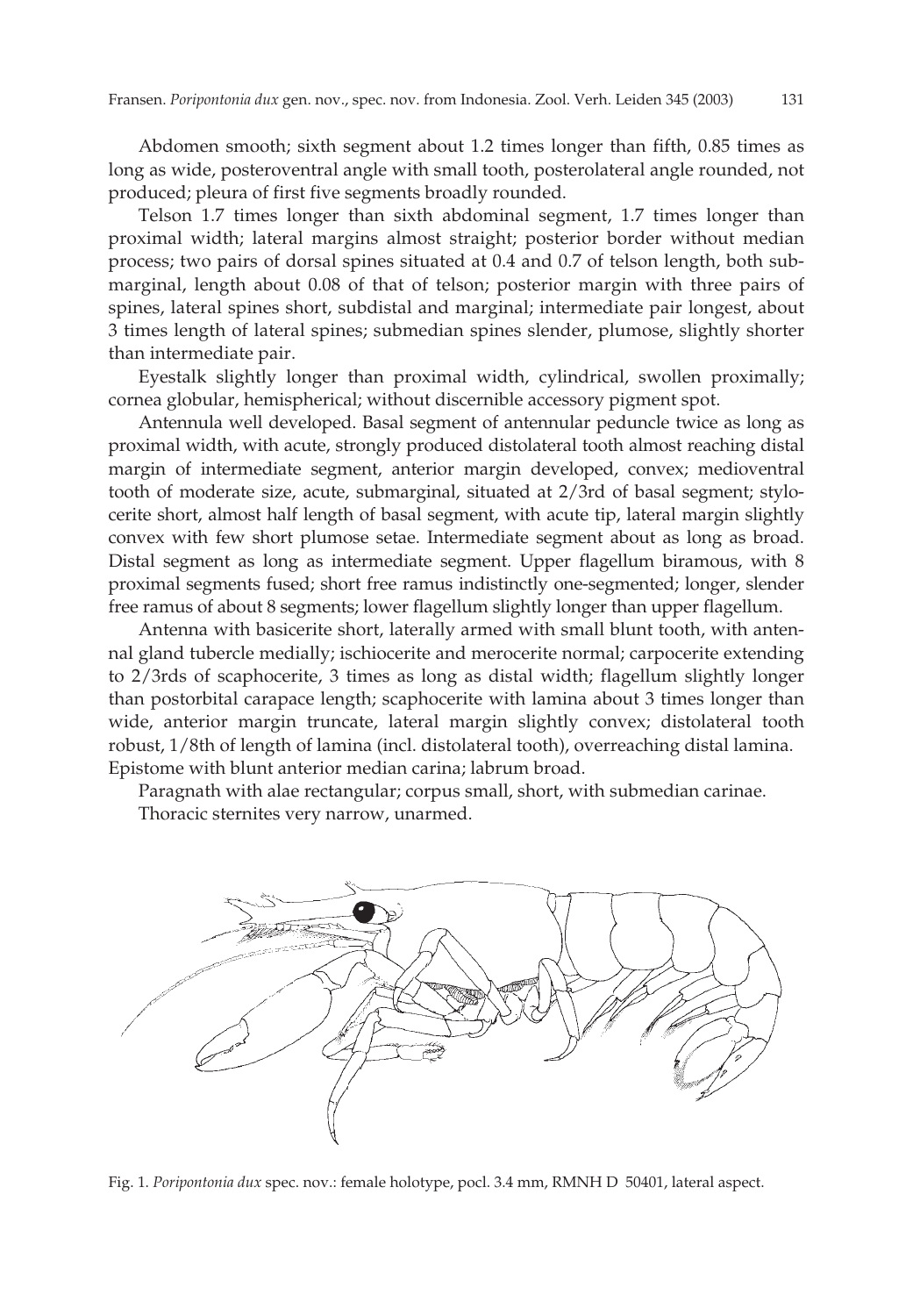

Fig. 2. *Poripontonia dux* spec. nov.: female holotype, pocl. 3.4 mm, RMNH D 50401. A, anterior appendages, dorsal view; B, idem, lateral view. Scale: 2 mm.

Mandible without palp; with 6 small distal teeth on slender incisor process of left mandible, without denticles along ventromedial margin; molar process slender, with distal ring of small very acute teeth.

Maxillula with upper lacinia moderately broad, with several rows of setulose spines and setae along medial margin; lower lacinia short and slender, with setulose setae distoventrally; palp bilobed, larger lobe with two medial tubercles with single, short, recurved, simple setae.

Maxilla with basal endite robust, well developed, bilobed; distal lobe broad rectangular, with many setulose, long setae along medial margin, row of few plumose setae along distolateral margin; proximal lobe smaller than distal lobe, with many setulose, long setae along medial margin. Coxal endite with medial margin not produced, without setae. Scaphognathite rather narrow. Palp simple, short, tapering to blunt point distally, not extending beyond distal lobe of basal endite, with few plumose setae along proximal lateral margin.

First maxilliped with coxal and basal endite completely fused, broad, fringed with many finely serrulate setae along entire median margin; exopod well developed, flagellum broad, laminar, with 6 long plumose setae distally; caridean lobe rather small; epipod well developed, bilobed; palp simple, short, as long as distal margin of basal endite, with 2 plumose setae ventrally.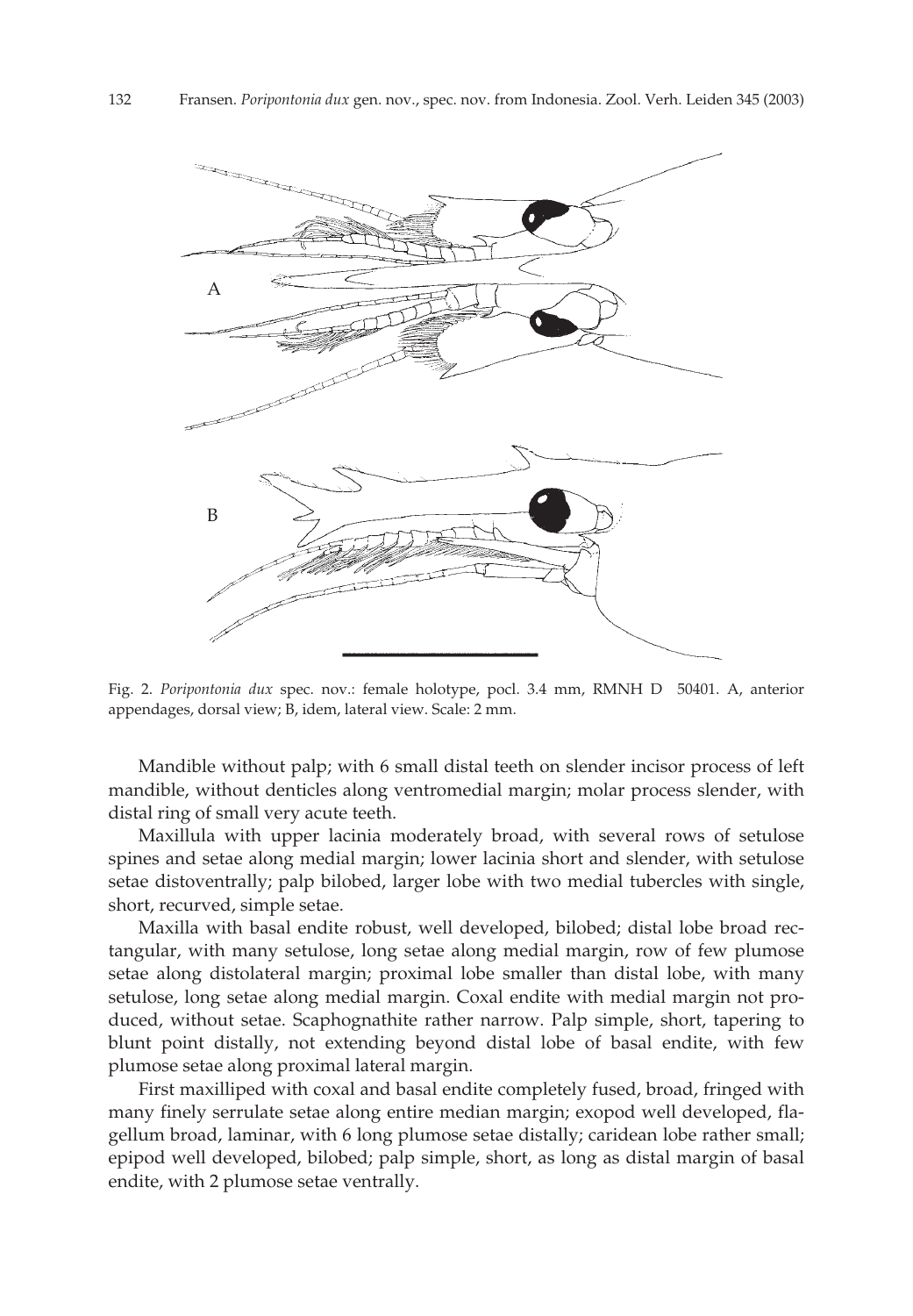

Fig. 3. *Poripontonia dux* spec. nov.: female holotype, pocl. 3.4 mm, RMNH D 50401. A, telson dorsal view; B, telson and uropods, lateral view; C, Antennula, ventral view; D, antenna, ventral view. Scale: A,  $B = 1$  mm; C, D = 0.6 mm.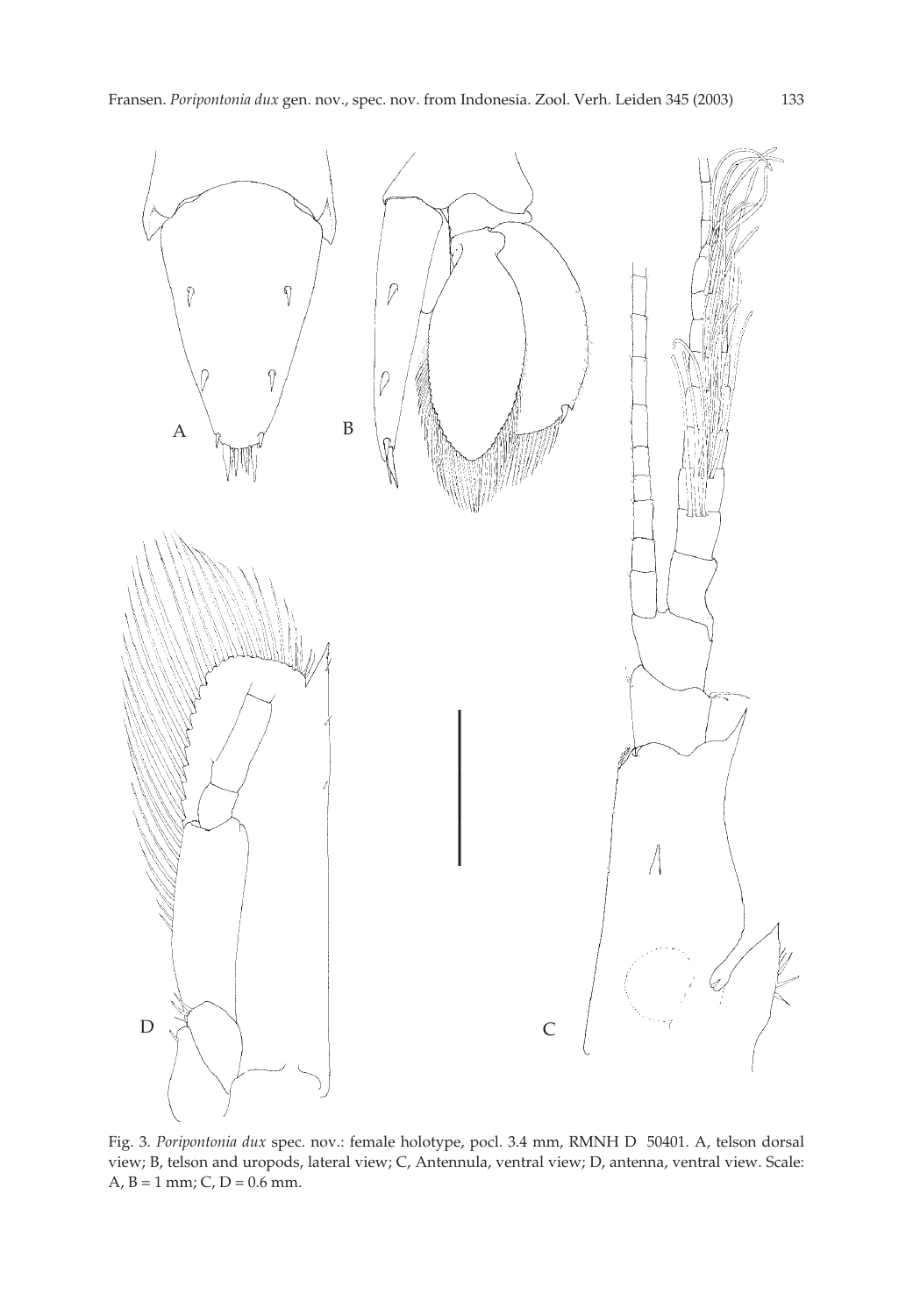

Fig. 4. *Poripontonia dux* spec. nov.: female holotype, pocl. 3.4 mm, RMNH D 50401. A, paragnath; B, left mandible, ventral aspect; C, idem, molar process, dorsal view distal part; D, idem, ventral view distal part; E, left maxillula, ventral view; F, maxilla, ventral view. Scale: A = 1 mm; B, E, F = 0.6 mm;  $C$ ,  $D = 0.15$  mm.

Second maxilliped with well-developed endopod. Dactylar segment narrow, about 3.4 times longer than broad, densely fringed with coarsely serrulate spiniform, and long curled finely serrulate setae medially. Propodal segment with row of long spines and simple and finely serrulate setae along rounded distomedial margin; distomedial margin not produced; ventrolateral margin without setae. Carpal segment short, triangular, unarmed, with well-developed rounded medial lobe. Merus normal. Basal and ischial segment fused, medially excavate; exopod normal, with long plumose setae in distal part. Coxa medially produced, rounded, without setae; no epipod.

Third maxilliped extending anteriorly to level of distal margin of scaphocerite. Ischiomerus not fused with basis, about 3.7 times longer than broad, with row of few simple setae along median margin, ventral surface with few setae distally, lateral margin with row of few short simple setae distally. Basal segment medially straight, not convex, without setae; exopod well developed, as long as ischiomeral segment, flat-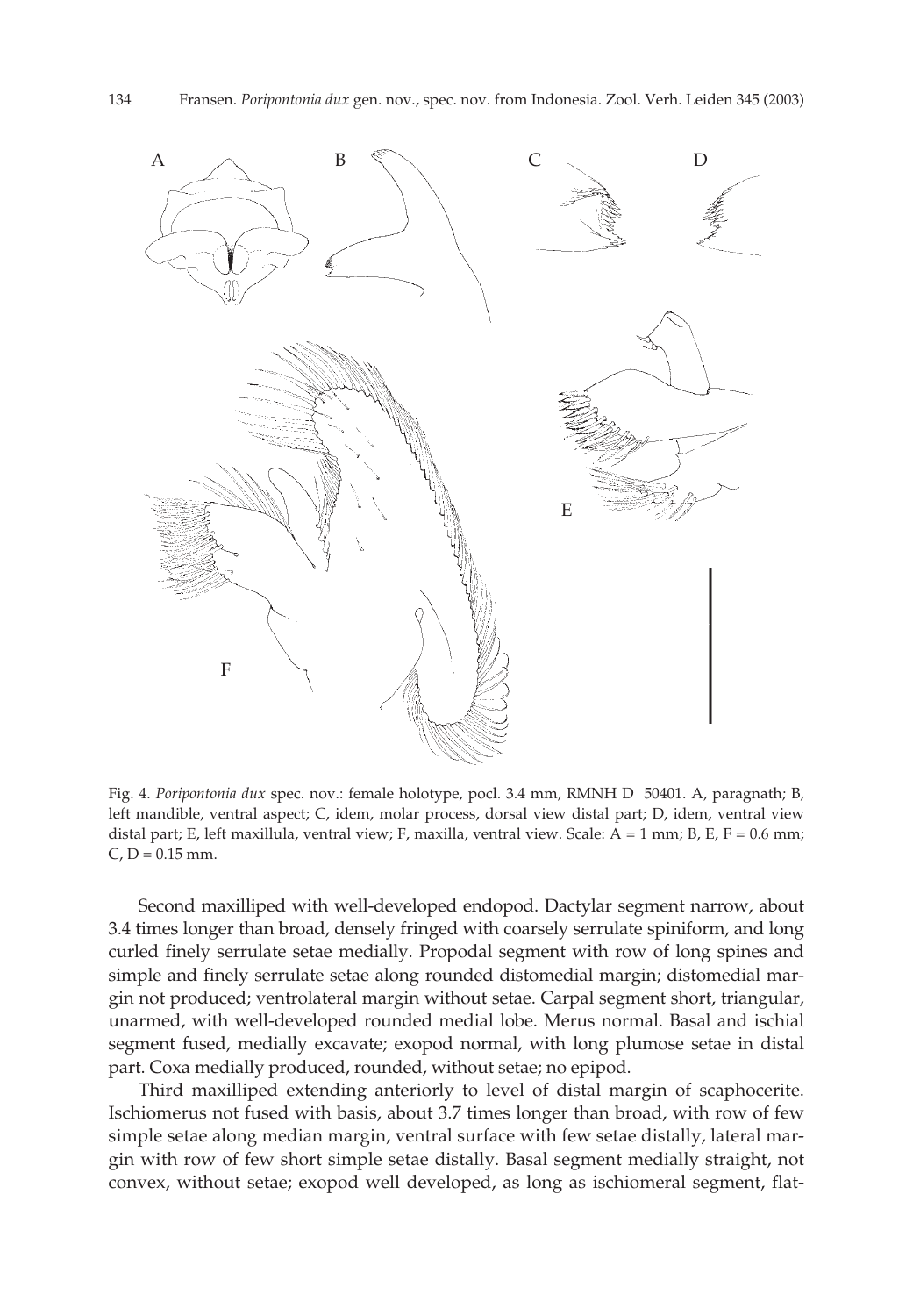

Fig. 5. *Poripontonia dux* spec. nov.: female holotype, pocl. 3.4 mm, RMNH D 50401. A, left first maxilliped, ventral view; B, left second maxilliped, ventral view. Scale = 0.6 mm.

tened, broad, with short setae in distal half and 4 long plumose setae at tip. Coxa without medial process, with rounded lateral plate, without setae, without arthrobranch. Penultimate segment about 5.6 times longer than broad, about 0.8 of ischiomeral length, with long, finely serrulate setae ventromedially. Ultimate segment half as long as penultimate segment, tapering distally, with long coarsely serrulate setae medially and distally.

First pereiopods slender, exceeding antennular peduncle with carpus and chela. Chela about 2.9 times longer than deep, subcylindrical; fingers about as long as palm, with cutting edges entire, with groups of many serrulate setae, with tip acute, hooked. Carpus about 1.6 times longer than chela, 4.7 times longer than distal width, somewhat tapering proximally, unarmed, with few simple setae; cleaning organ well developed on carpal-propodal joint. Merus as long as carpus, five times longer than central width, unarmed, with few simple setae. Ischium 0.35 times merus length, slightly expanded medially, with few simple setae. Basis as long as ischium; coxa without special features.

Second pereiopods equal, similar, extending beyond antennular peduncle with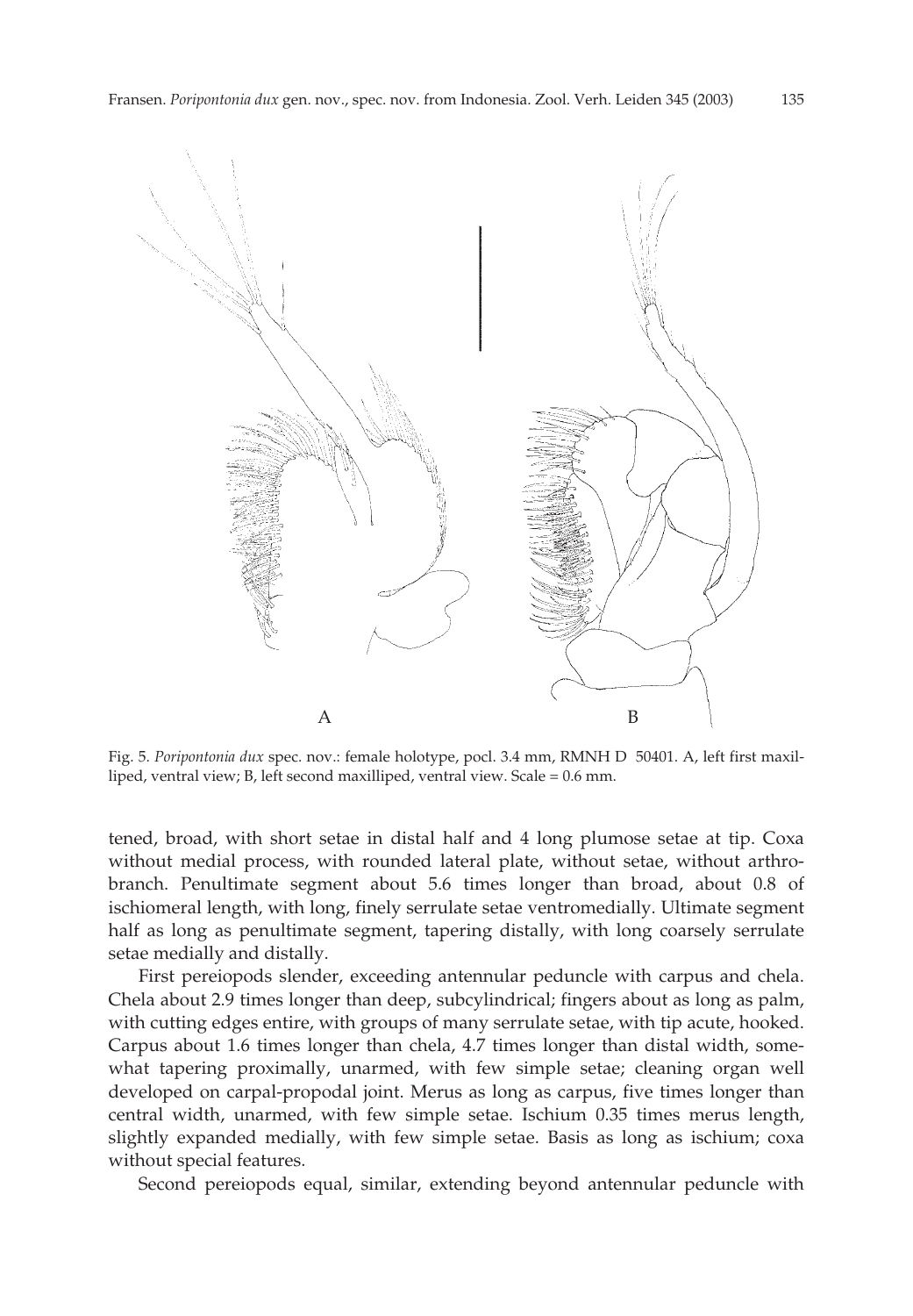

Fig. 6. *Poripontonia dux* spec. nov.: female holotype, pocl. 3.4 mm, RMNH D 50401. A, left third maxilliped, ventral view; B, first pereiopod; C, idem, detail chela; D, idem, detail distal part fingers, setae omitted. Scale: A,  $C = 0.6$  mm; B = 1.5 mm; D = 0.15 mm.

chela. Chela compressed; palm with small denticle dorsally, with row of simple setae along ventral margin; fingers 0.65 of palm length, triangular, tips hooked, acute, simple; dactylus with blunt tooth proximally and shallow acute tooth at 0.35 of length, distal part of cutting edge entire, straight; fixed finger with oblong fossa for reception of dactylar tooth when fingers closed, distal part of cutting edge straight, entire. Carpus short and stout, about 0.53 of palm length, expanding distally, 1.7 times longer than distal width, unarmed. Merus 1.3 times longer than carpus, 3.0 times longer than central width, with row of acute denticles along ventral margin. Ischium 0.83 times merus length, with few acute denticles along ventral margin. Basis and coxa short, without special features.

Ambulatory pereiopods similar. Dactylus of third pereiopod long, slender, curved, 4.0 times longer than proximal width, without accessory tooth, denticles nor setae on corpus; unguis acute, 0.37 of corpus length. Propodus 1.25 times longer than dactylus, 4.3 times longer than proximal width, with 2 short spines along flexor margin, with one small ventrodistal spine, with few short setae distally. Carpus about 0.8 propodus length, 3.2 times longer than distal width, unarmed. Merus 1.6 times longer than carpus, 4.1 times longer than central width, unarmed. Ischium 0.65 times as long as merus, as wide as merus, with few simple setae. Basis and coxa short, without special features. Fourth and fifth pereiopods similar, fourth shorter than third, fifth shorter than fourth. Fifth lacking spines on flexor margin of propodus.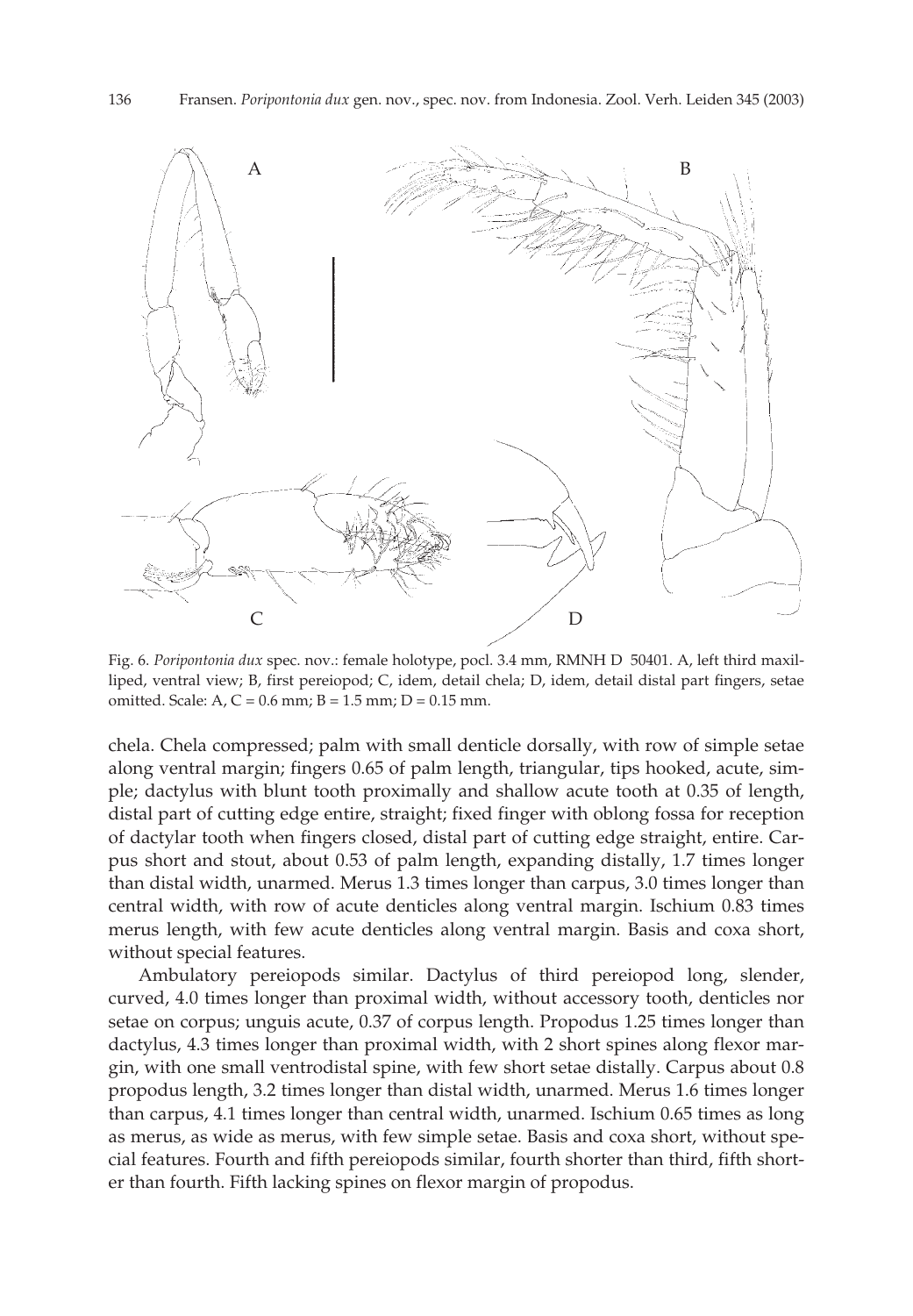

Fig. 7. *Poripontonia dux* spec. nov.: female holotype, pocl. 3.4 mm, RMNH D 50401. A, left second pereiopod; B, idem, detail fingers; C, third pereiopod; D, fourth pereiopod; E, fifth pereiopod; F, idem, dactylus; G, first pleopod, endopod. Scale: A, C-E = 1.5 mm; B, F, G = 0.6 mm.